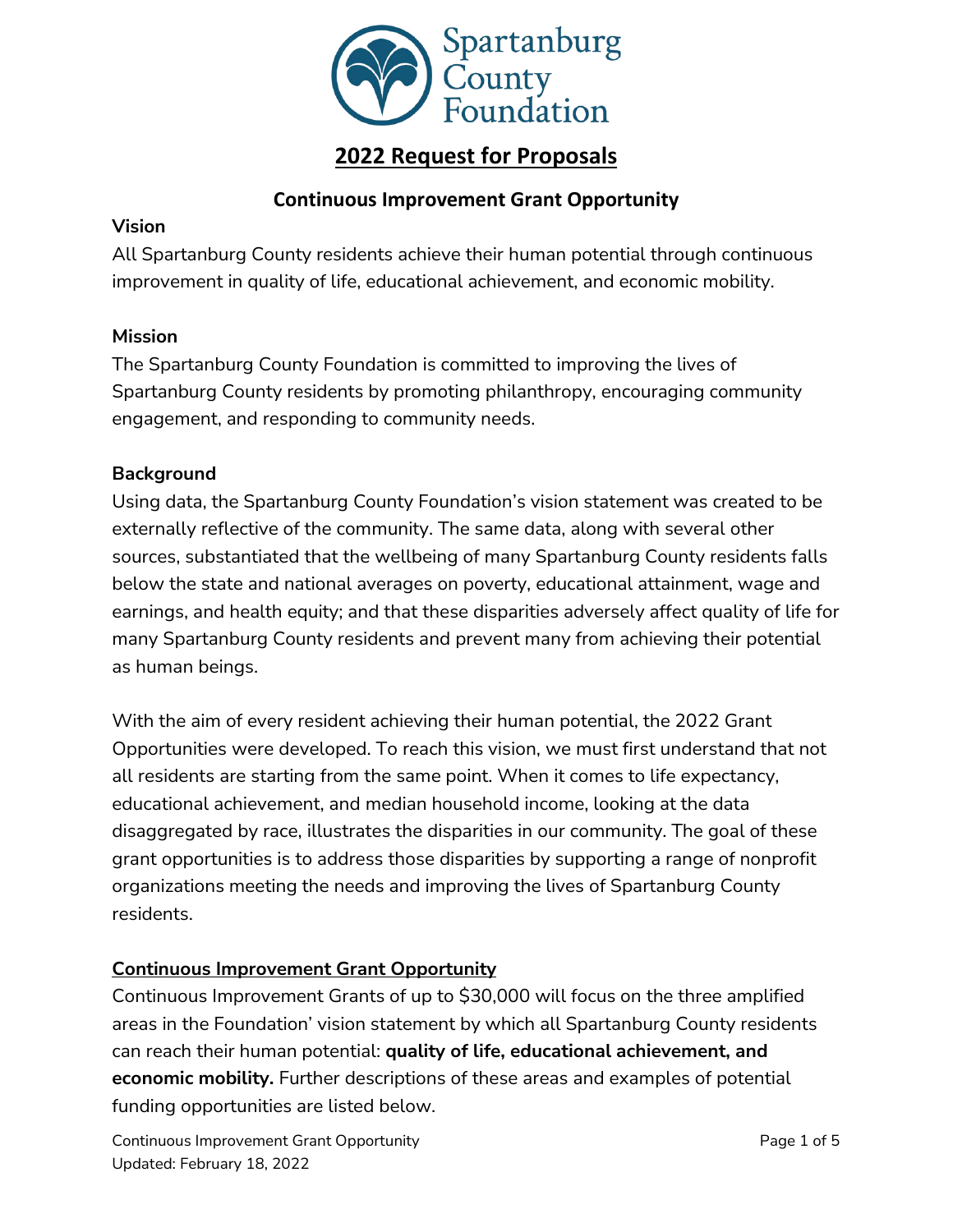## **Quality of Life**

This area addresses opportunities to improve the overall well-being of Spartanburg County residents through access to community and cultural programs, activities, and green spaces; improvement of physical and mental health with cultural competence; and access to resources that provide household stability. *Examples of these opportunities may include, but are not limited to:*

- Community/cultural programs, physical activities that strengthen health and well-being, outdoor spaces accessible to the community
- Care for uninsured adults and children, Spanish speaking staff, programs to address mental health needs for diverse populations
- Mobile food markets, rent/mortgaging assistance, utility assistance, home repairs

## **Educational Achievement**

This area is focused on reducing barriers to academic success and improving the educational achievement of Spartanburg County residents through supportive services and programs for K-12 students, access to post-secondary education and careers, and opportunities for return-to-learn adults. *Examples of these opportunities may include, but are not limited to:*

- Mentoring, out-of-school-time programs, summer learning/learning loss prevention
- Internships, programs for first-year college students
- GED completion, internet access, books and other academic materials

## **Economic Mobility**

This area is focused on improving the potential for upward economic mobility in the Spartanburg County community through increased ability for financial self-sufficiency, opportunities for asset building, and access to affordable and reliable transportation. *Examples of these opportunities may include, but are not limited to:*

- Job training/certification, job search/placement, financial coaching
- Small/minority business development, small/minority business lending, home ownership assistance programs
- Supplements for transportation costs, transportation programs for rural areas, ride sharing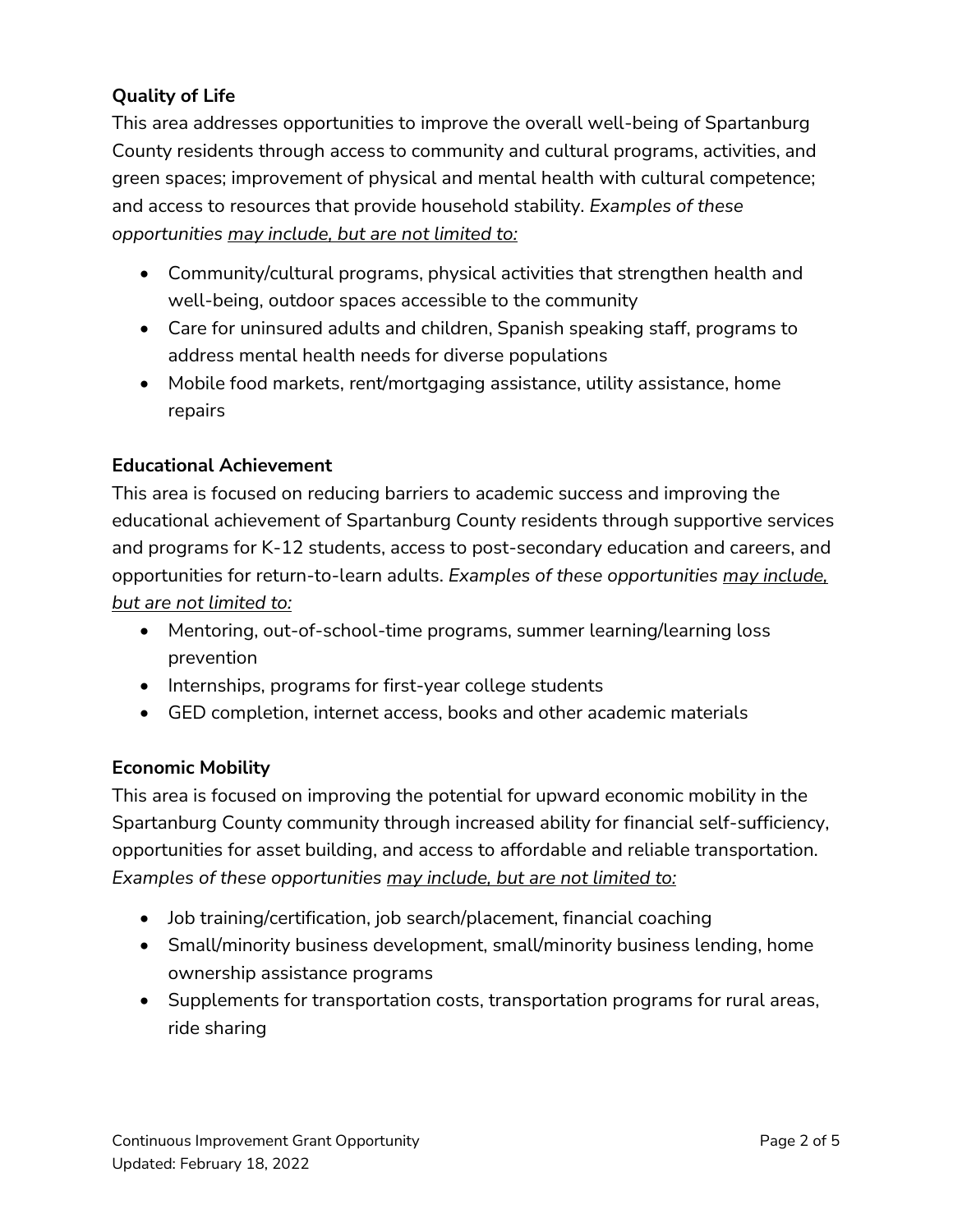# **Grant Guidelines**

The Spartanburg County Foundation considers only those organizations and institutions that are recognized as 501(c)(3) non-profit and/or tax-exempt entities providing services to the residents of Spartanburg County, South Carolina. By meeting these criteria, certain institutions and organizations located outside of Spartanburg County may be eligible for funding; however, funding is restricted to benefit Spartanburg County only. Organizations that serve multiple counties must clearly show that the funds will remain in Spartanburg County.

Grants from The Spartanburg County Foundation are for a period of one year. Except in unusual circumstances, multi-year grants are not considered.

## **The Spartanburg County Foundation does not Generally Provide Funding for:**

- Annual fund campaigns.
- Recurring requests from a grantee for the same purpose for which a Foundation grant has been previously awarded.
- Endowments.
- Film projects.
- Publication of books or reports.
- Fundraising events, celebrations, or dinners.
- Individual schools unless the proposed project is district- or county-wide and is supported by the District Superintendent(s).

*\*Requests from public school systems must come from the superintendent's office and include a letter of support from the superintendent. \**

#### **The Spartanburg County Foundation does not Provide Funding for**:

- Lobbying activities, political organizations, or candidates for public offices.
- Individual projects.
- Organizations that require membership in certain religions, require participation in a religious activity, or advance a particular religious faith. *(Faith-based organizations with a 501(c)3 status may be eligible if they welcome and serve all members of the community regardless of religious belief.)*
- Research that is of a non-community nature or that does not have promise of near-term benefits to the citizens of Spartanburg County.
- Debt reductions, deficits, or previous obligations.
- Retroactive expenses/activities.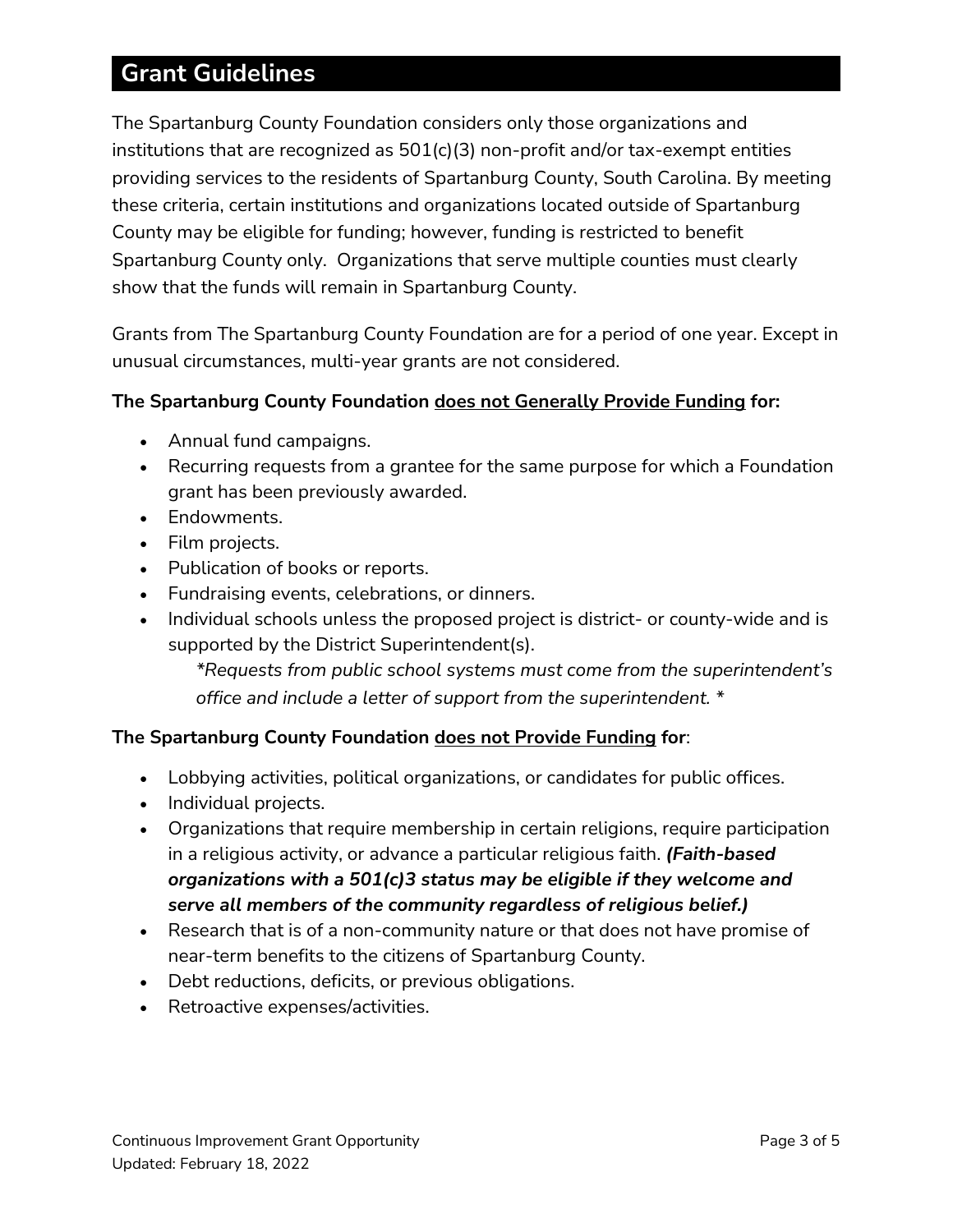# **Continuous Improvement Grant Opportunity**

The Foundation uses an online grant submission process. Applications and all required supporting documents must be uploaded using the online system. Proposals submitted in any other manner will not be considered.

Spring Cycle applications are **due on Monday, March 28, 2022 by 5:00 pm.** Fall Cycle applications are **due on Monday, June 6, 2022 by 5:00 pm.**

## **Application Information**

Completed applications will include the following components. Please note that on the application, each bullet point will have a separate comment box or picklist to answer each question.

## **Organization Information**

- Name
- Organization
- Physical Address
- Mailing Address (if different from above)
- E-mail address
- Phone number
- Date organization was established
- Mission Statement
- Requested Grant Amount
- Continuous Improvement category (Quality of Life, Educational Achievement, or Economic Mobility)

#### **Project Overview and Narrative**

– Briefly state the purpose of the grant request.

#### *Need/Opportunity*

- Describe the specific need, challenge, or opportunity the project or program will address.
- Provide data which supports the need, challenge, or opportunity.

*Goals, Activities, and Timeline* 

- Describe the project activities and how funding from The Spartanburg County Foundation will be used.
- Describe the goals your organization hopes to achieve within the time of this grant. Goals should fulfill SMART criteria (specific, measurable, achievable, relevant, time-bound).
- Include a timeline of the project.